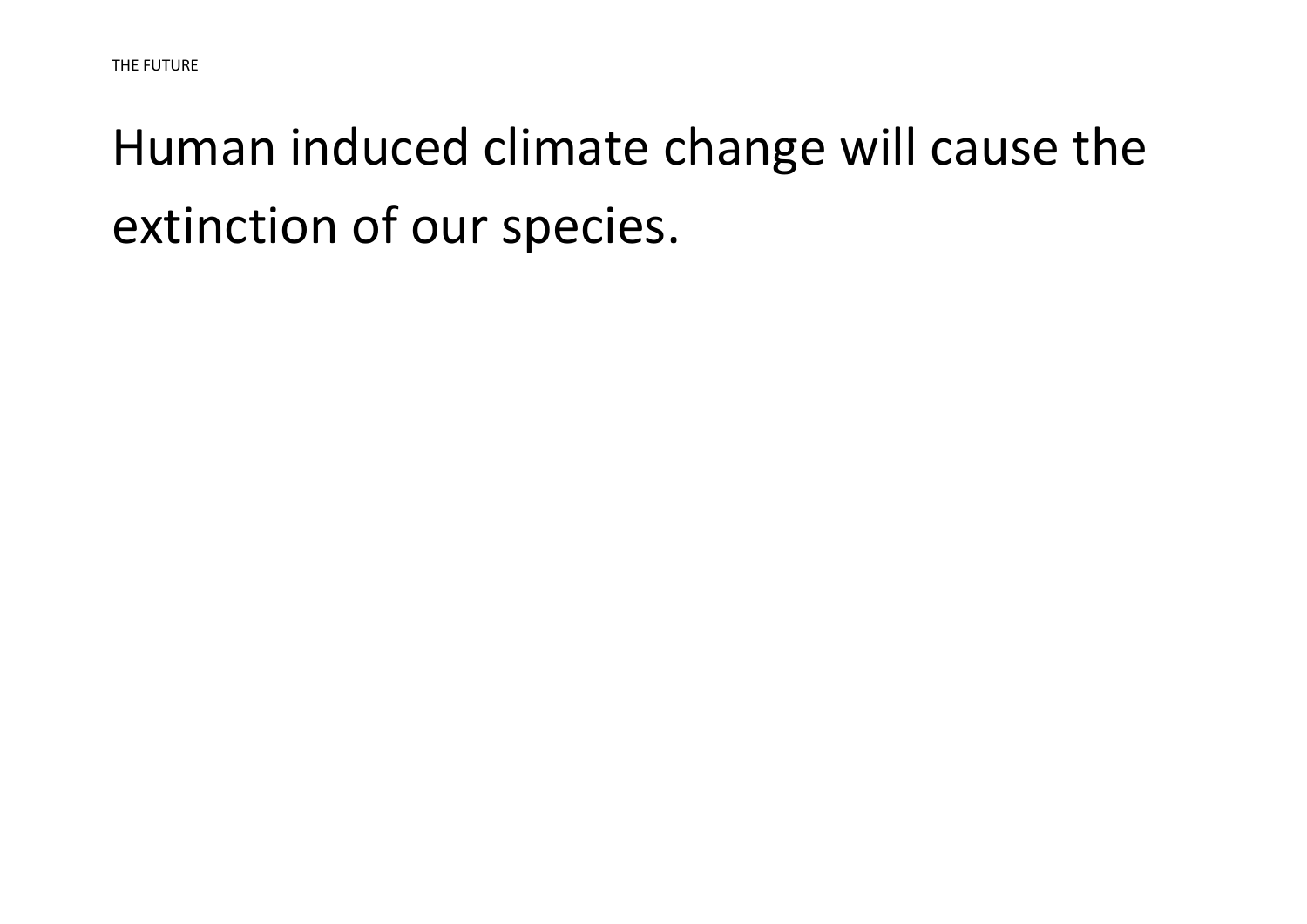## Technologically advanced aliens will colonise our planet (and we'll all die).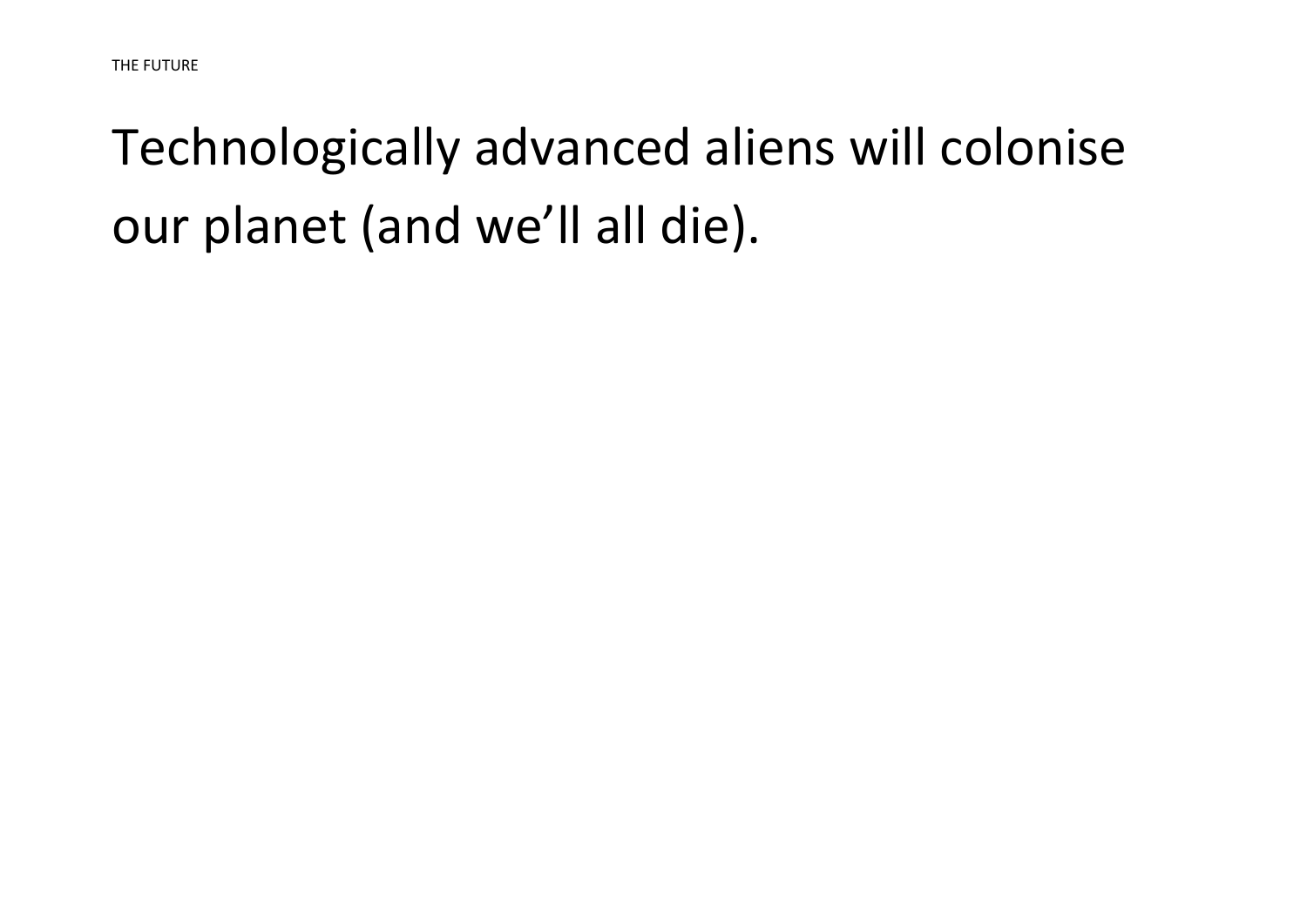#### Humans will invent interstellar travel and colonise the universe.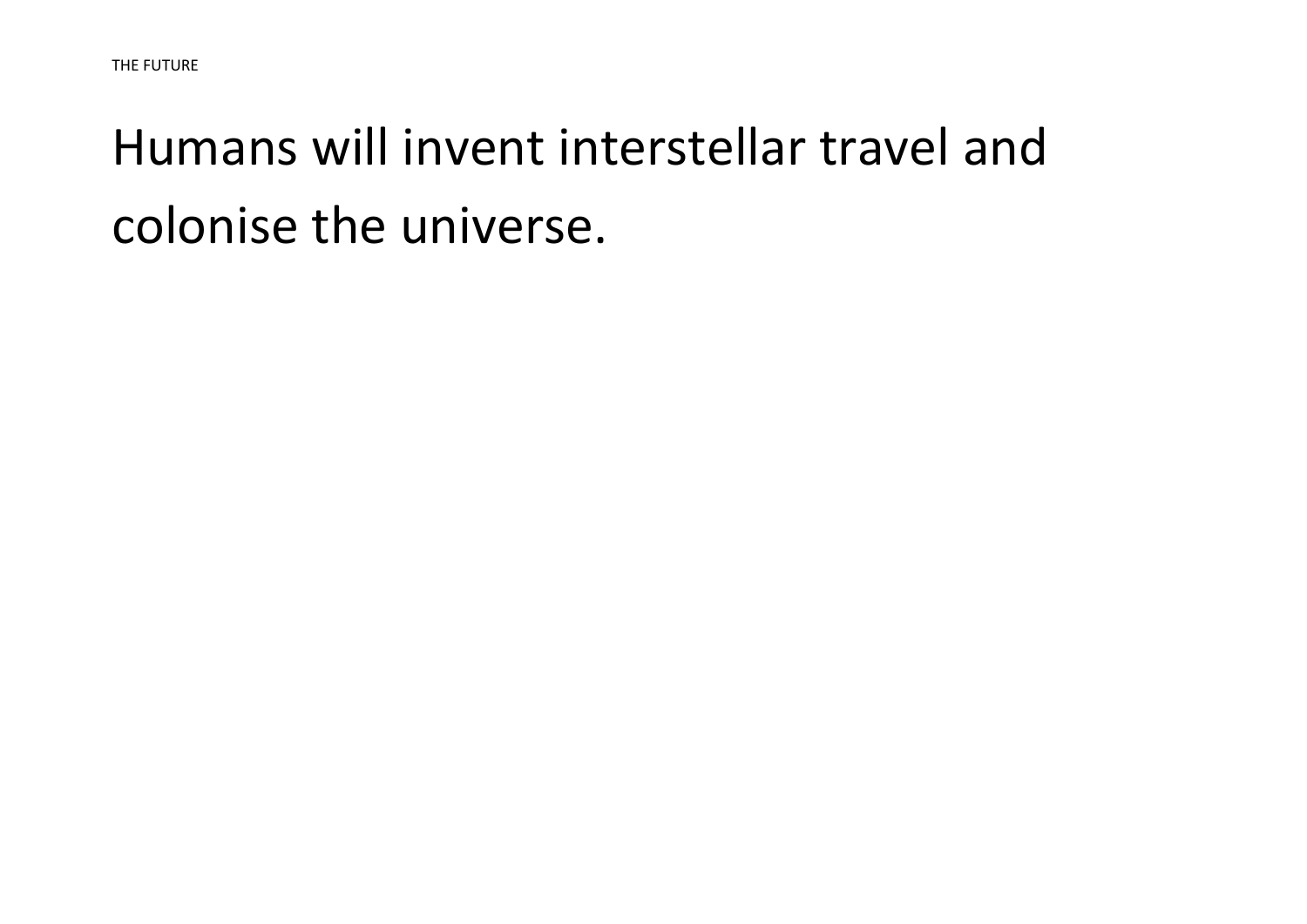#### Humans will become extinct after a nuclear war.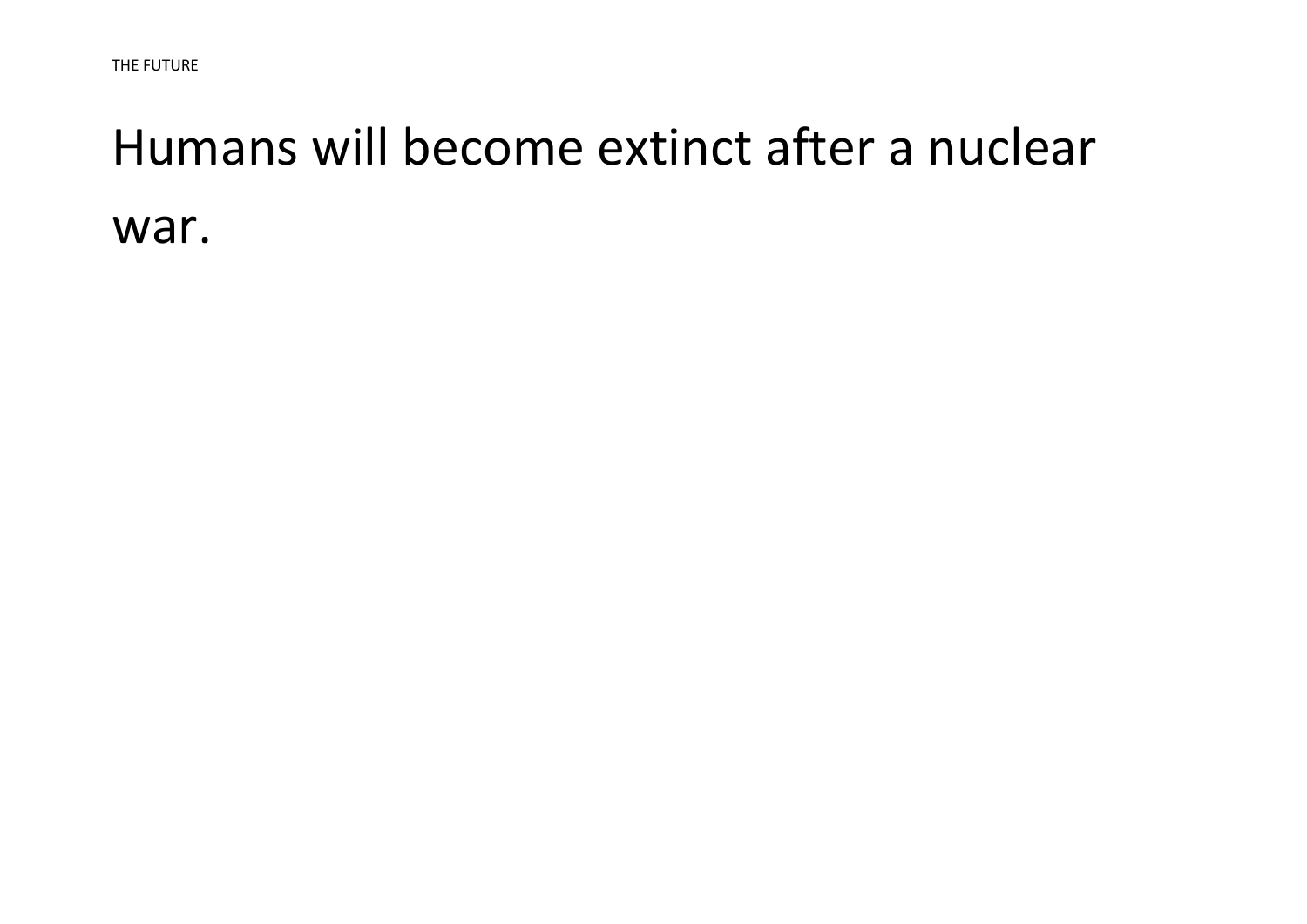## Artificial intelligence will exceed human intelligence and we will become their slaves.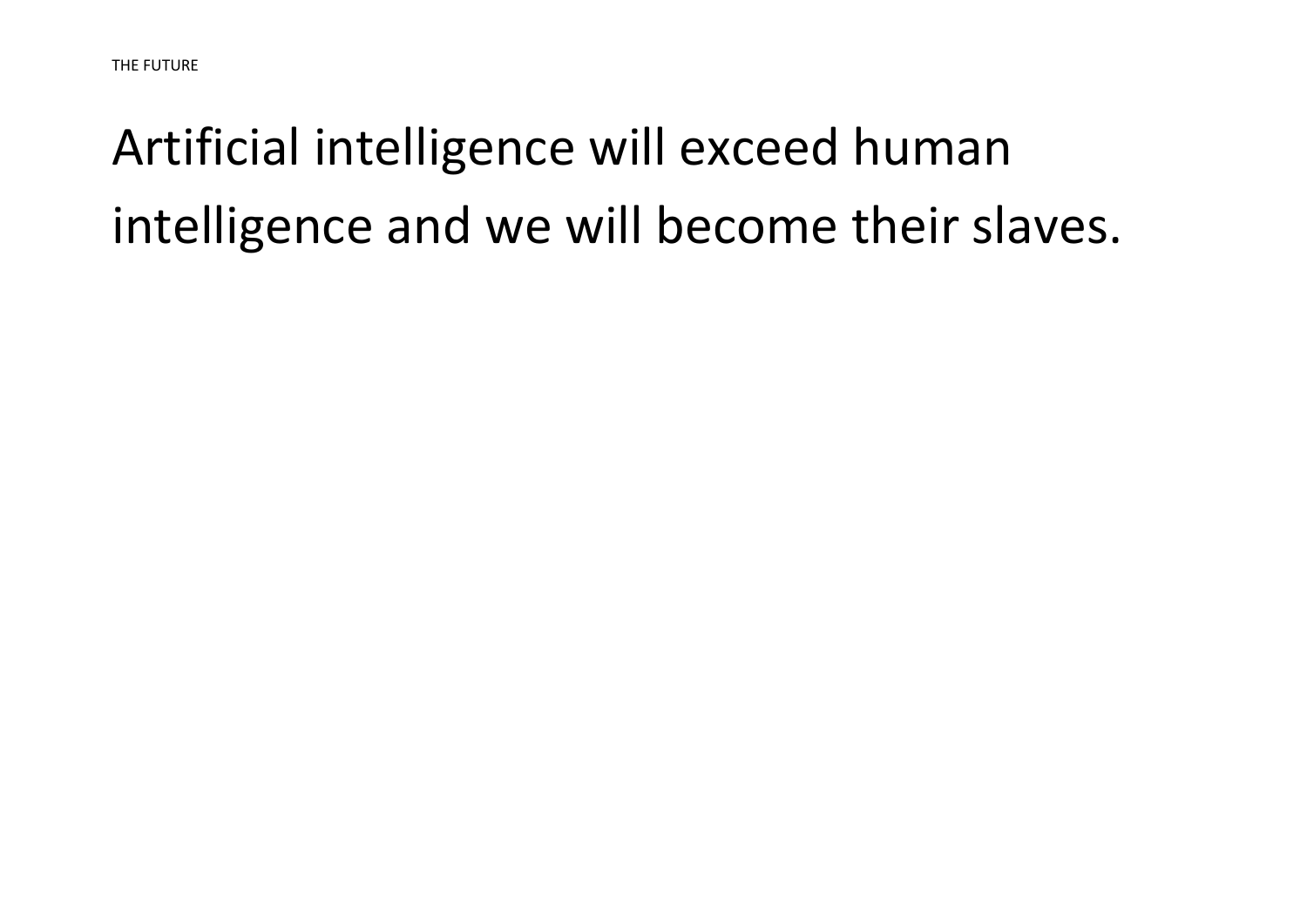#### Humans will be wiped out by a disease.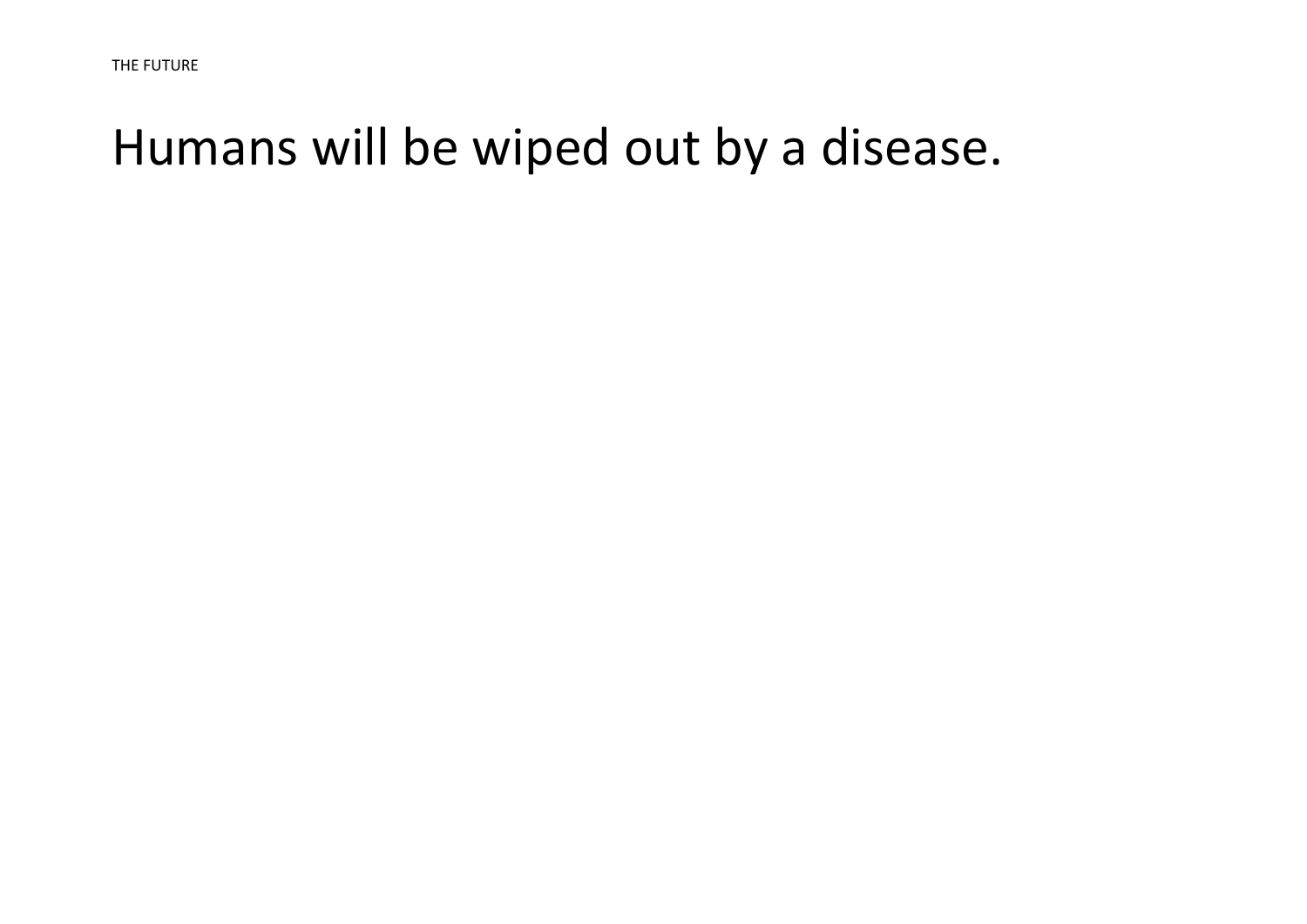#### The zombie apocalypse will decimate our global population.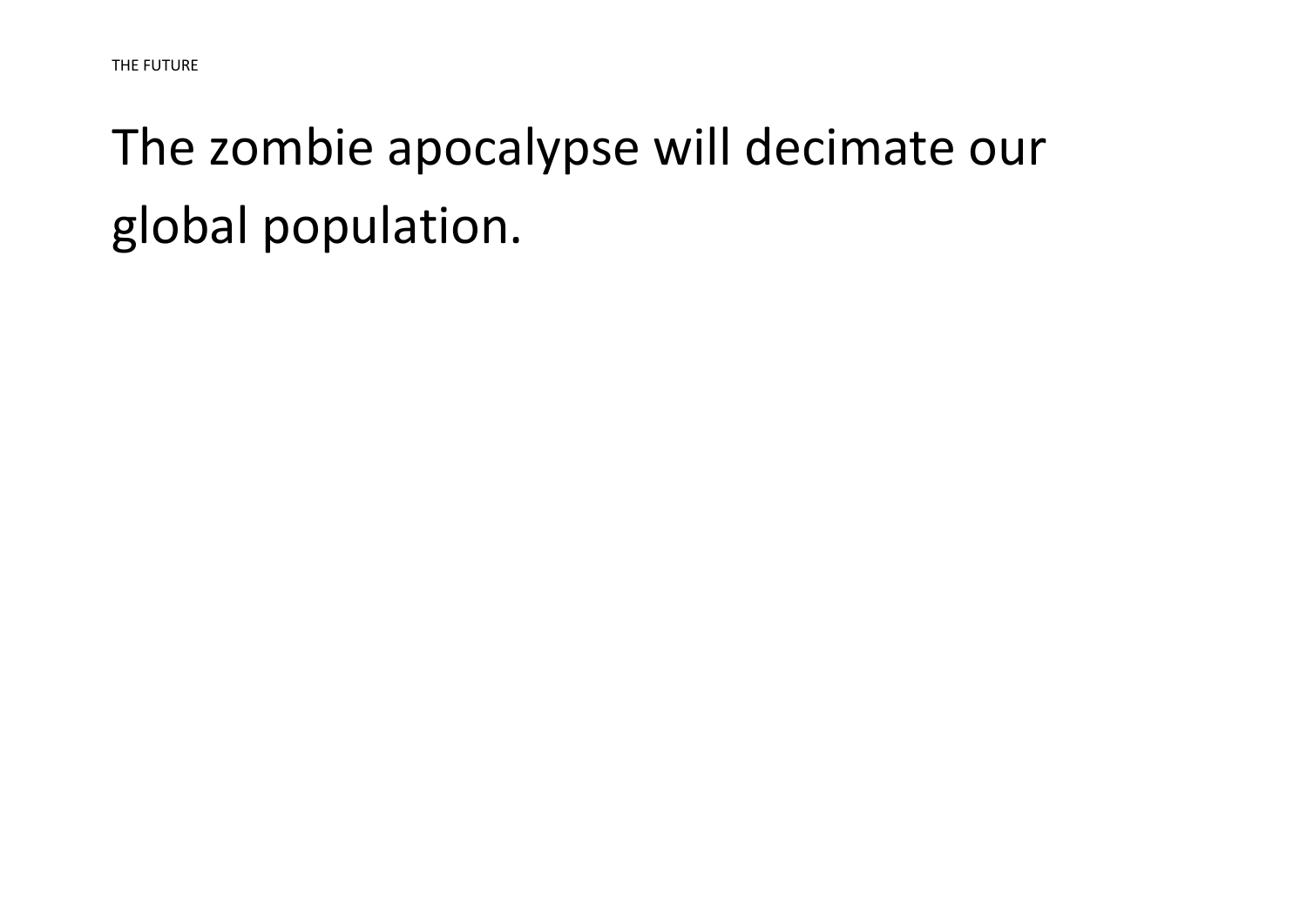#### The earth will be destroyed by a meteor.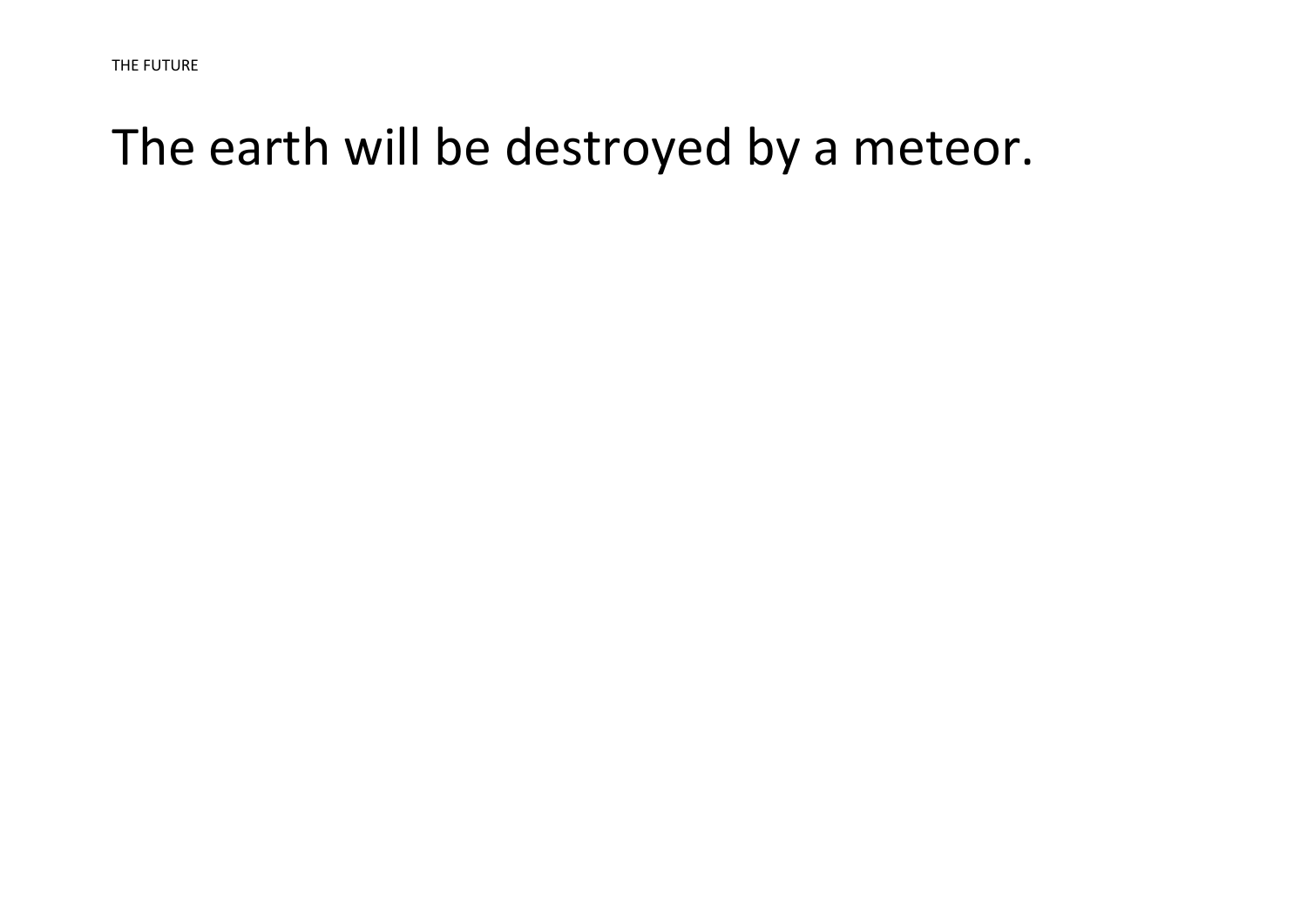## Humans will be forced to leave earth after pollution becomes too great to survive.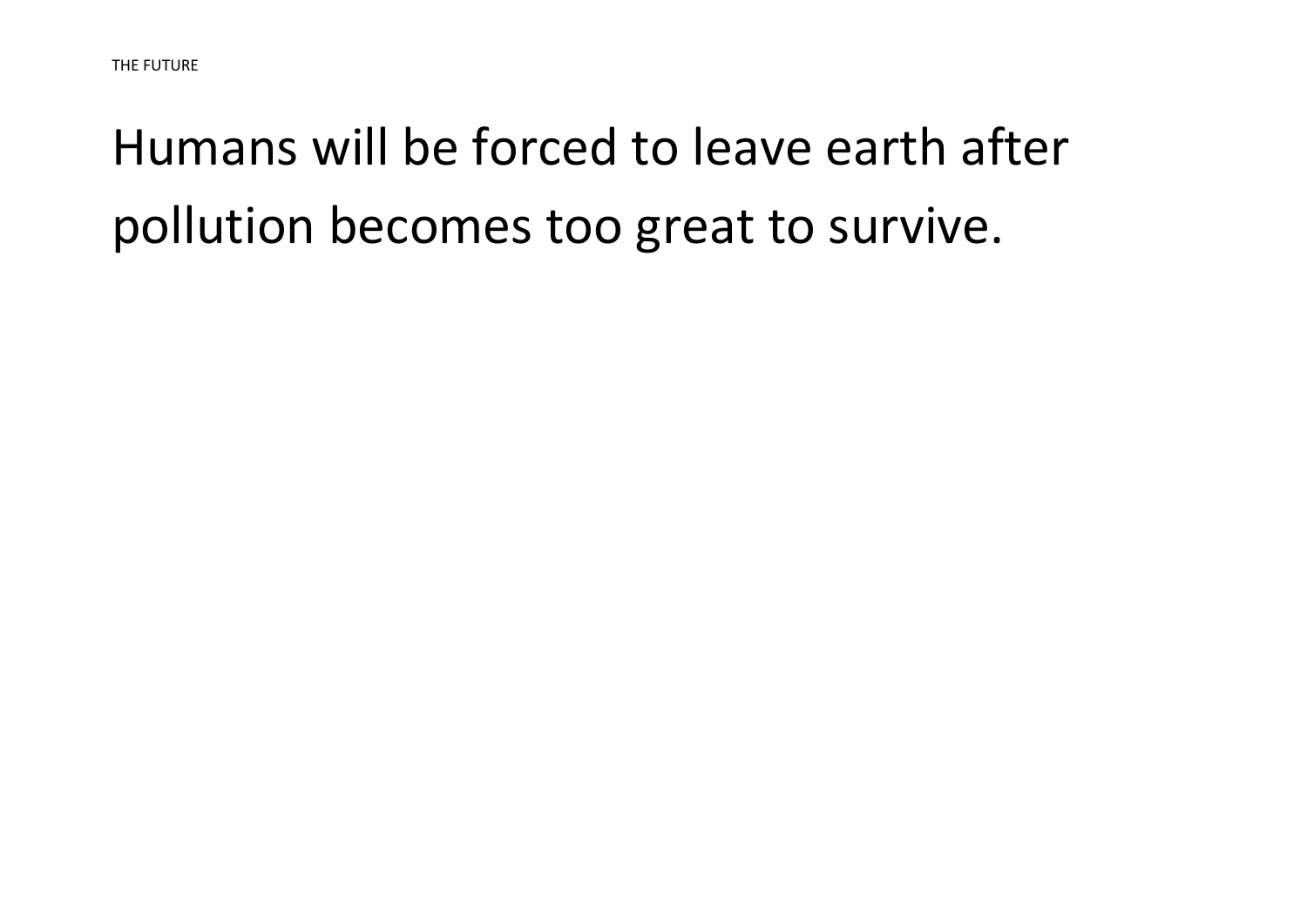# Wealthy humans will leave the polluted earth and build a new orbiting habitat, leaving everyone else to suffer and die.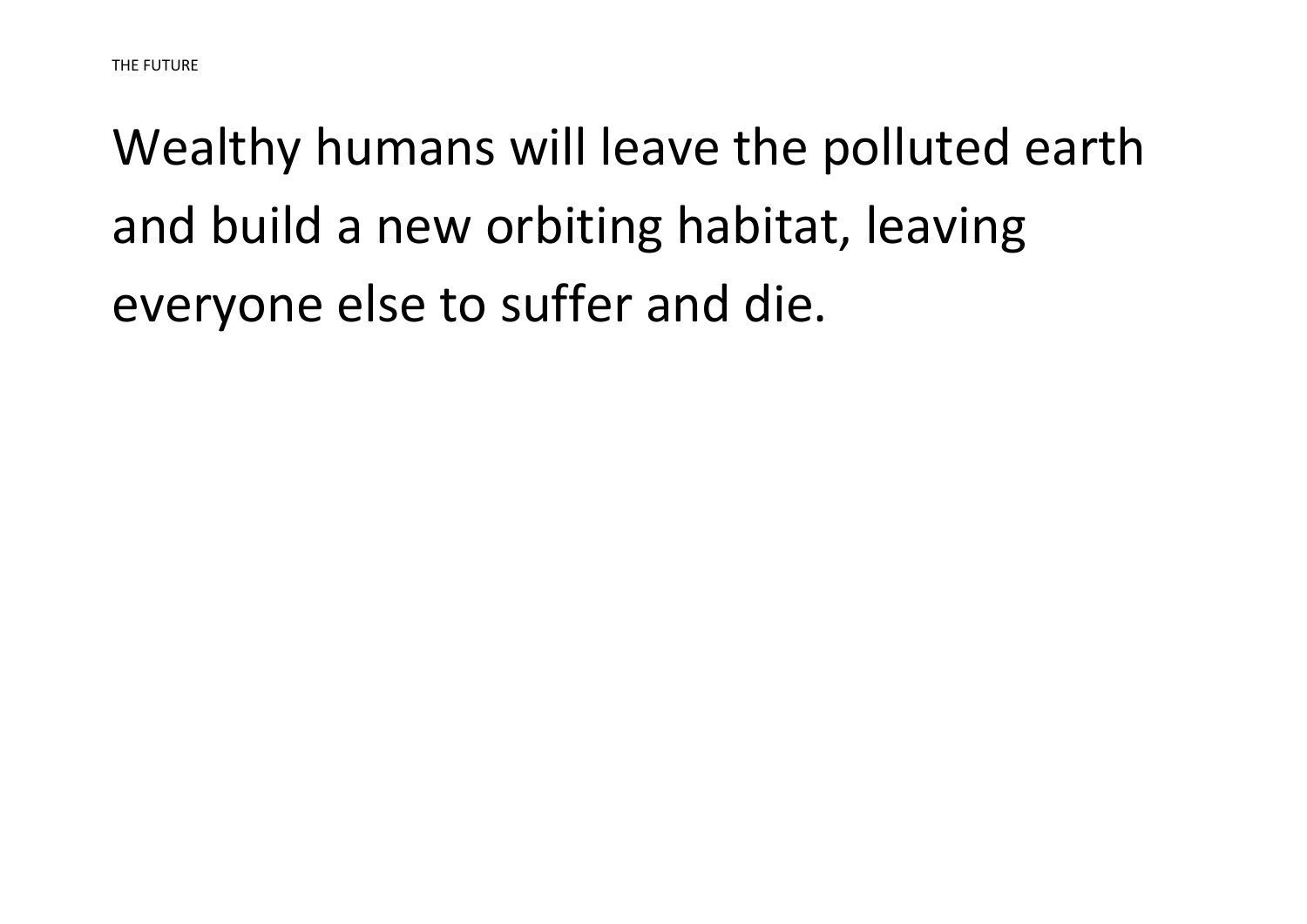## A major crop failure will cause the extinction of the human race except for a few survivors.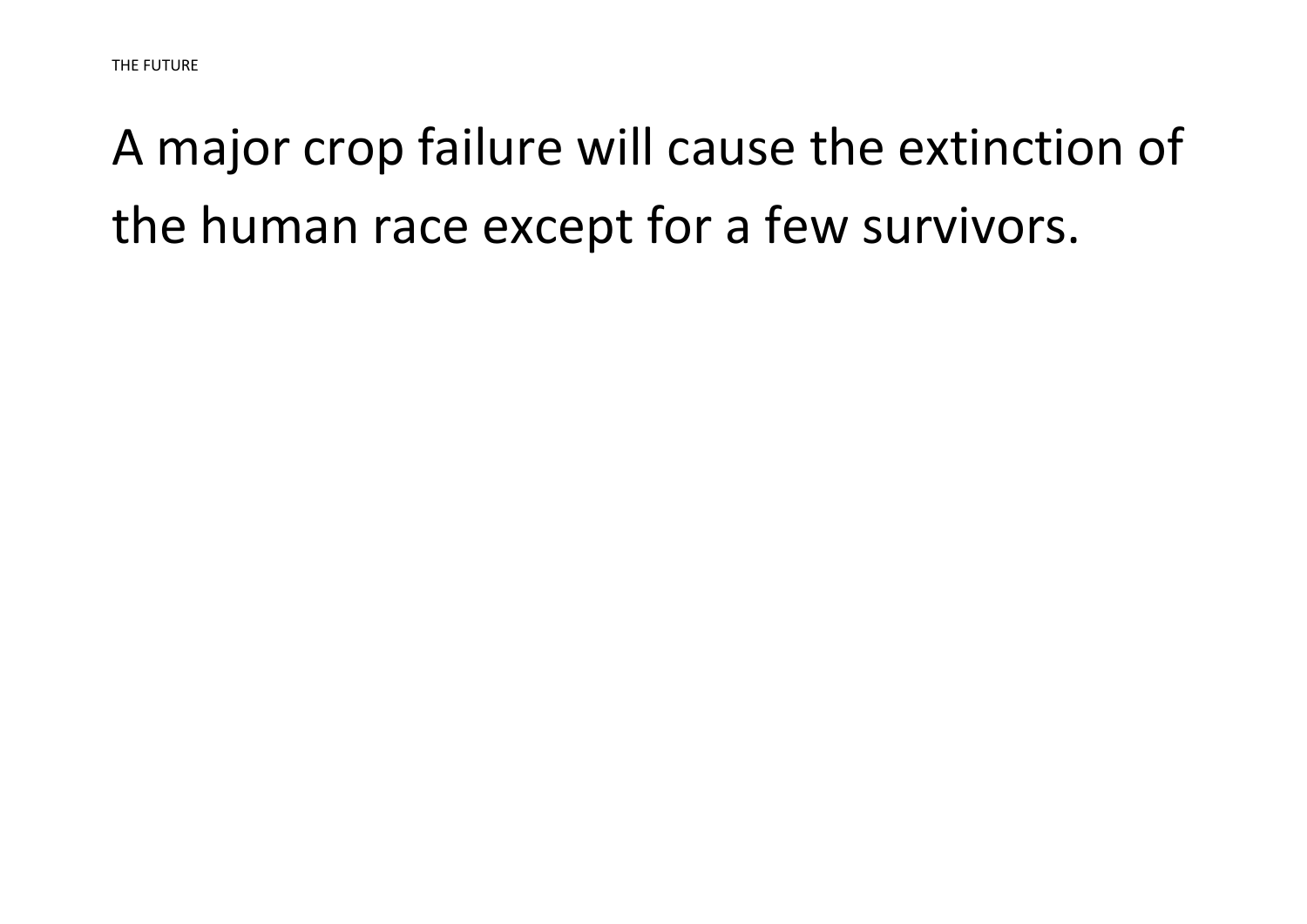## Humans will become sterile after an accident and we will no longer be able to reproduce.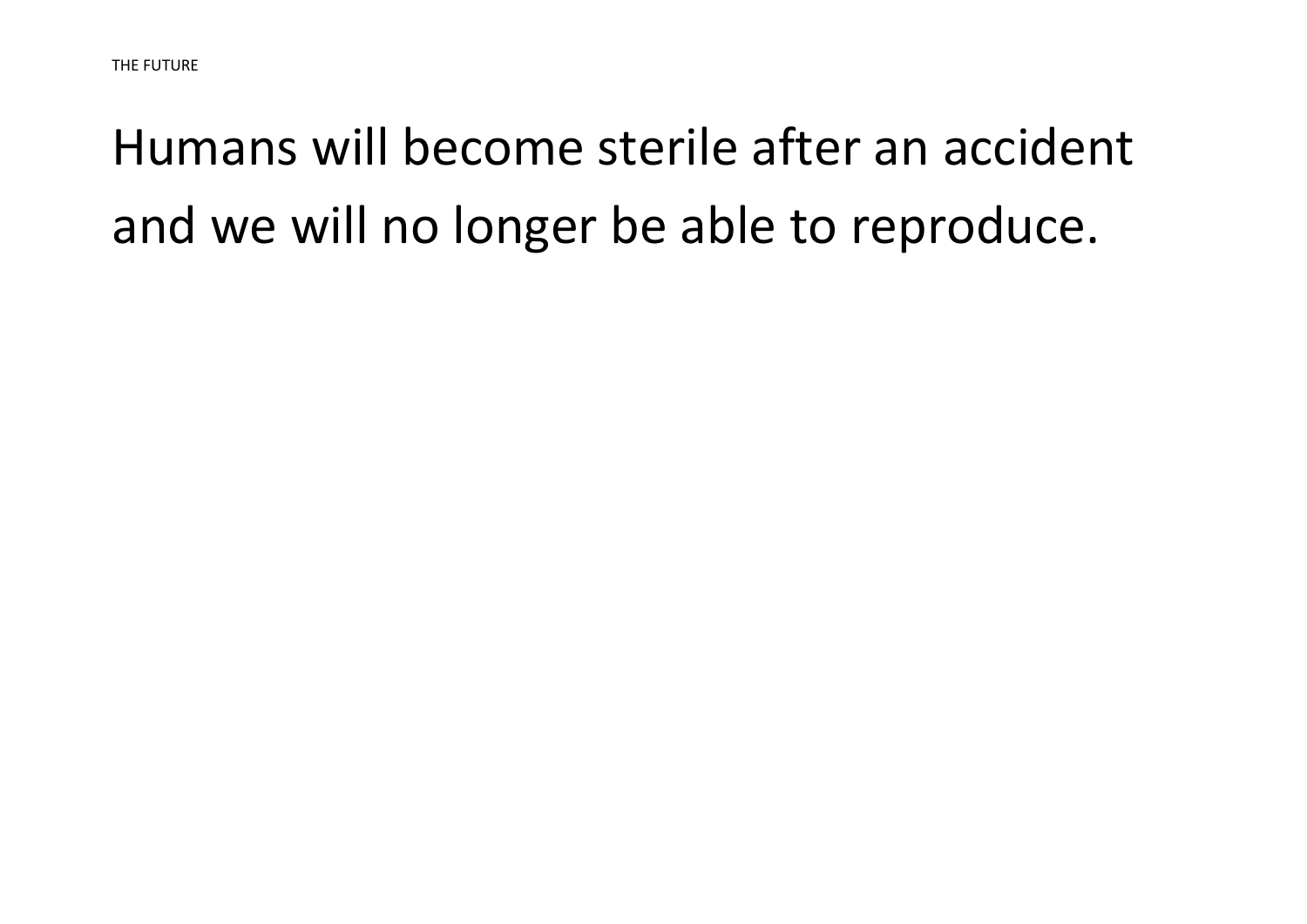# Humans will be able to transfer our consciousness into other forms and so become immortal.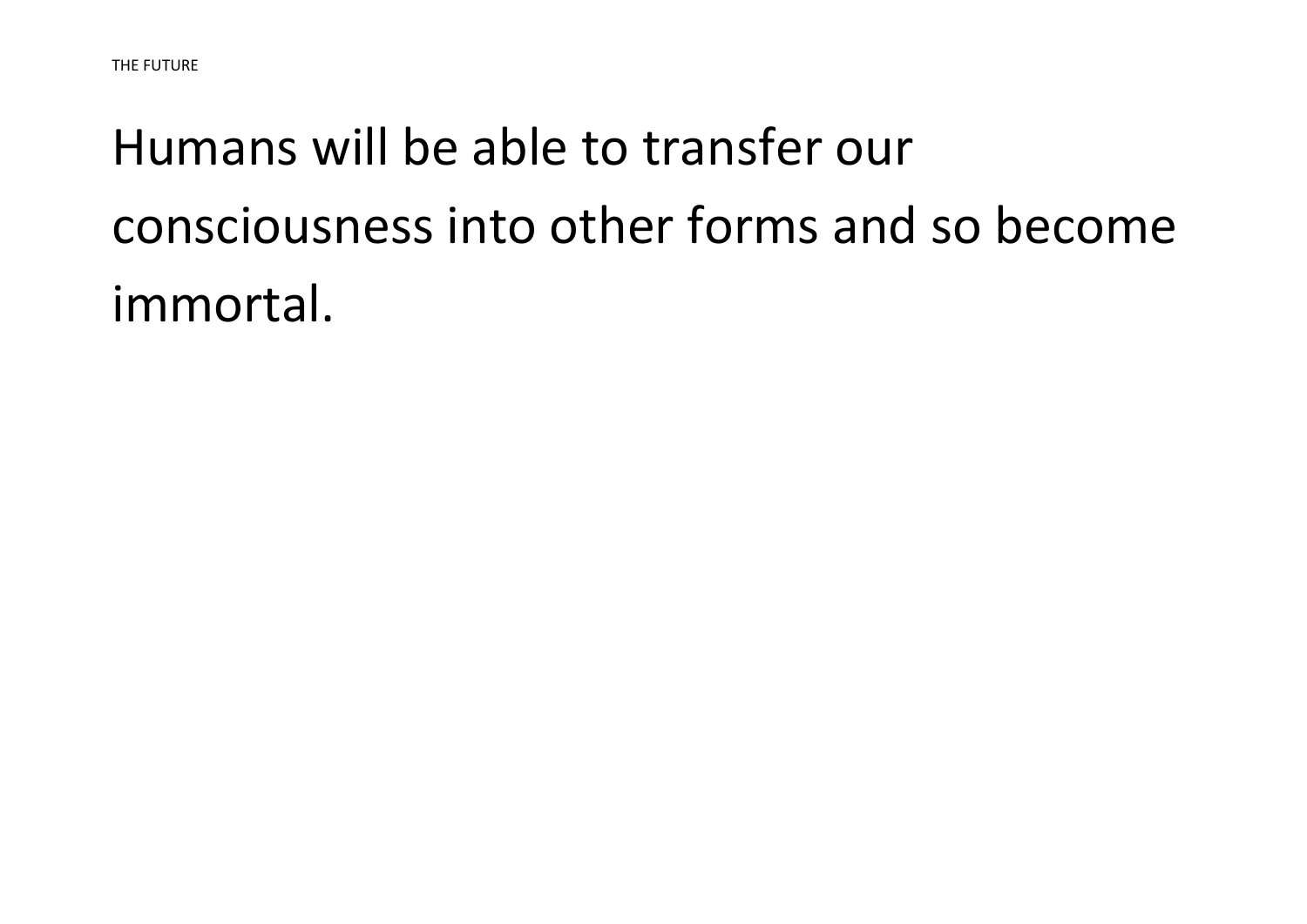#### Humans will conquer sickness and death and never age or die.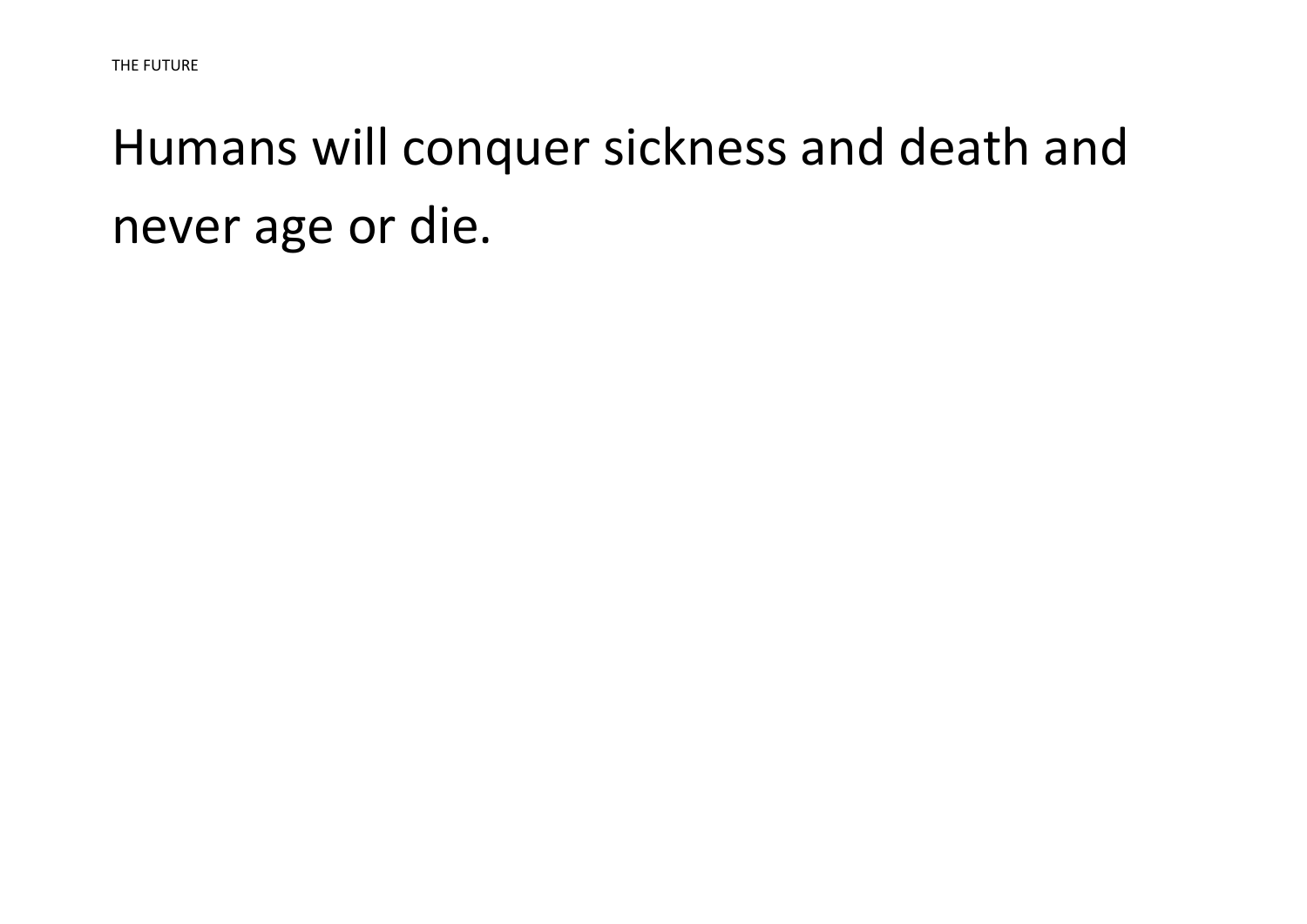#### Humans will invent time travel.